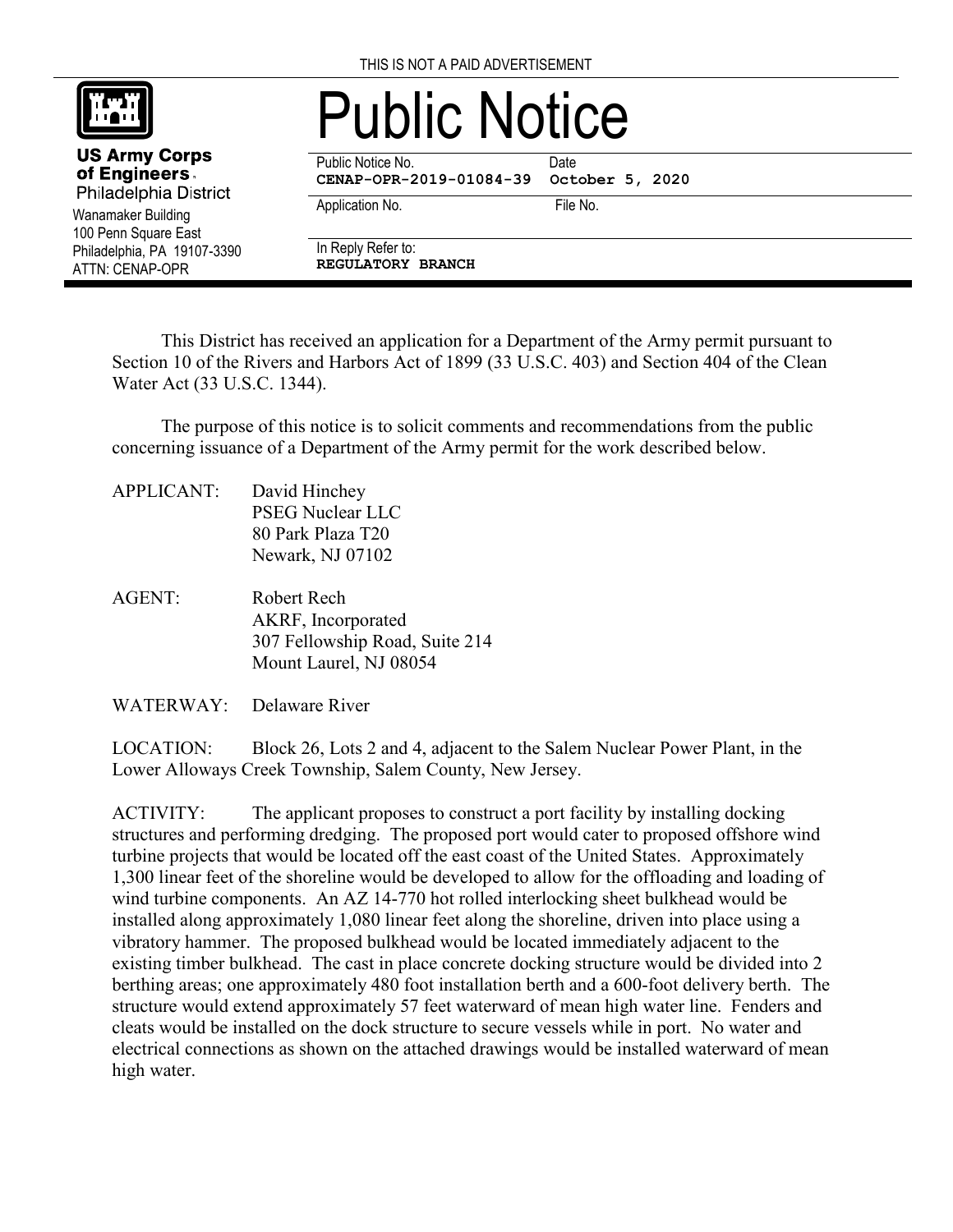One thousand fifty-six 30" square pre-cast concrete piles would be installed, via an impact hammer, waterward of mean high water to support the proposed concrete docking structure. Additionally, two 19' by 39' mooring dolphins and one 29' by 39' breasting dolphin would be installed to secure vessels moored at the delivery berth, along the upstream portion of the site. The dolphins would be supported using 29 piles. Three steel walkways (33', 50' and 55') would be installed between the dolphins to allow for access while the port is in operation.

In the river adjacent to the shoreline, rock riprap would be installed along the bulkhead, at a 3 to 1 slope, impacting approximately 1.86 acres of the waterway. Additionally, a 250' by 450' concrete pad would be installed in front of the delivery section of the dock to support the spuds of a jack up barge that are required to install the turbines at the wind farm site. A 230kV subsea cable crossing the Delaware River makes landfall immediately south of the proposed project. To ensure the project would not impact the cables, an approximately 296 linear foot wall would be constructed at the southernmost portion of the in-water work. Approximately 156 linear feet would be a sheet pile wall and approximately 140 would be a combination wall. Approximately 24 HZ piles and 24 pairs of sheet piles. The sheet pile and combination wall would be installed using a vibratory hammer with the HZ piles for the combination wall being installed using both vibratory and impact hammer.

An area approximately 86 acres in size would be dredged to a depth of -35.5 feet mean lower low water  $\pm$  1.5 foot overdraft. Approximately 1,960,000 cubic yards of material, compose primarily of a silt layer covering sand, would be removed using mechanical and/or hydraulic methods. A 1.98-acre area, adjacent to the shoreline, would be dredged using an on-shore drag line. This work would be performed behind siltation curtains to minimize the spread of sediment during the dredging. The material would be placed into scows and transported to the adjoining confined disposal site (CDF). The remaining 84 acres of the waterway would be dredged using a cutter head hydraulic dredge. A channel leading from the Federal navigation channel would be dredged, with a circular turning basing being dredged approximately 300 from the bulkhead as shown on the attached drawings. The material would be pumped via pipeline to the adjacent CDF. The applicant has requested that any permit issued by this office include a provision to allow for maintenance dredging for 10 years after the initial dredging cycle is completed.

The proposed 30 acres of on-shore work would take place within an existing active disposal site. Vessels utilizing the site would have a maximum length of 580 feet with a maximum of a 29.5 foot draft. Work would occur in the waterway no closer than 300 from the edge of the Federal navigation channel.

PURPOSE: The applicant's stated purpose is create a deep water marine terminal that can accommodate vessels that would marshal wind turbine components and then allow these components to be shipped to the offshore wind turbine farms.

A preliminary review of this application indicates that species listed under the Endangered Species Act or their critical habitat pursuant to Section 7 of the ESA as amended, may be present in the action area. The ACOE will forward this PN to the US Fish and Wildlife Service or National Marine Fisheries Service with a request for technical assistance on whether any ESA listed species or their critical habitat maybe present in the area which would be affected by the proposed activity. The Philadelphia District will evaluate the potential effects of the proposed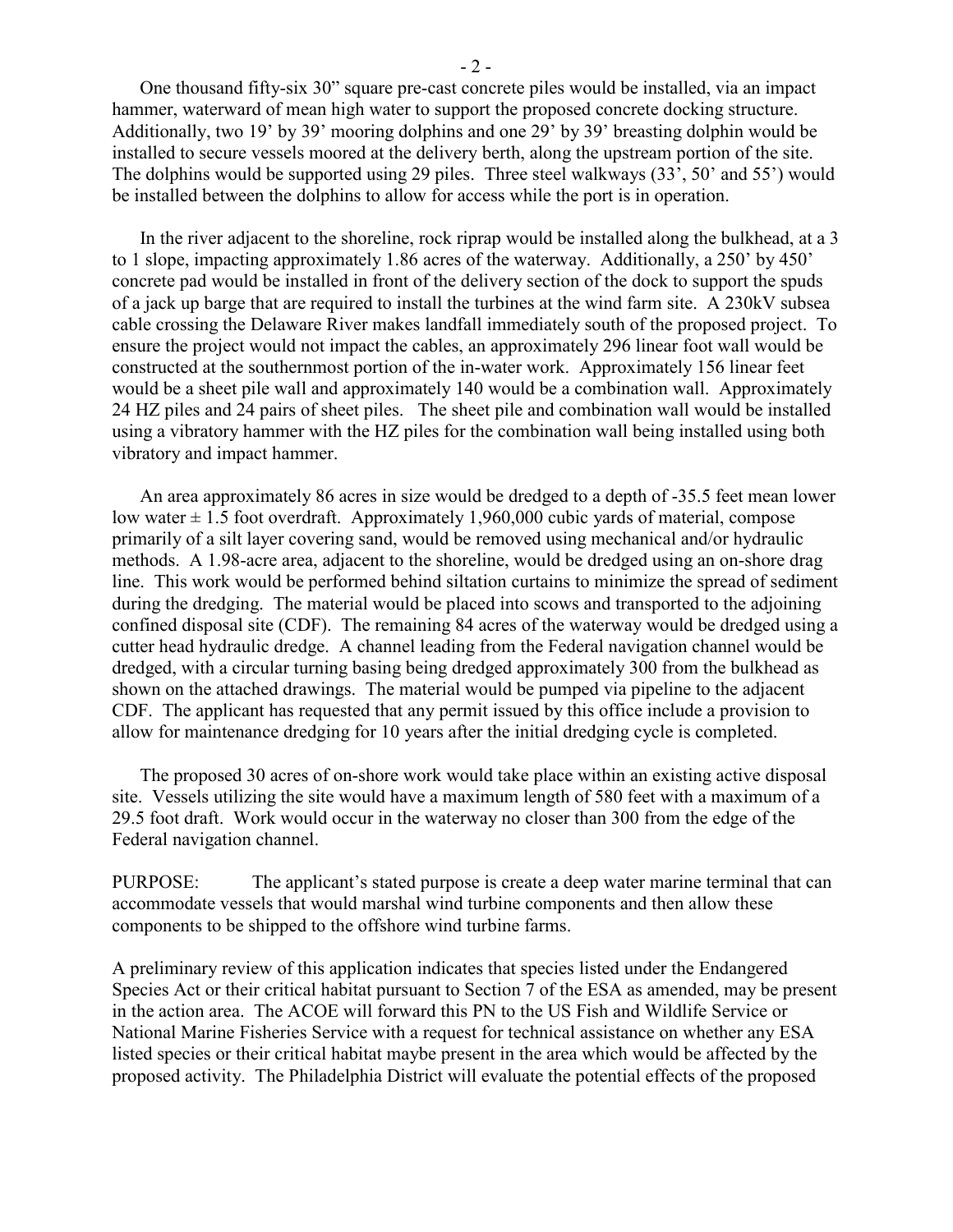actions on ESA listed species or their critical habitat and will consult with the US Fish and Wildlife Service and NOAA Fisheries as appropriate. ESA Section 7 consultation will be concluded prior to the final decision on this permit application.

The decision whether to issue a permit will be based on an evaluation of the activity's probable impact including its cumulative impacts on the public interest. The decision will reflect the national concern for both protection and utilization of important resources. The benefits which reasonably may be expected to accrue from the work must be balanced against its reasonably foreseeable detriments. All factors which may be relevant to the work will be considered including the cumulative effects thereof; among those are conservation, economics, aesthetics, general environmental concerns, wetlands, cultural values, fish and wildlife values, flood hazards, flood plain values, land use, navigation, shore erosion and accretion, recreation, water supply and conservation, water quality, energy needs, safety, food and fiber production, mineral needs and welfare of the people. A Department of the Army permit will be granted unless the District Engineer determines that it would be contrary to the public interest.

The Corps of Engineers is soliciting comments from the public; Federal, State, and local agencies and officials; Indian Tribes; and other interested parties in order to consider and evaluate the impacts of this proposed activity. Any comments received will be considered by the Corps of Engineers to determine whether to issue, modify, condition or deny a permit for this proposal. To make this decision, comments are used to assess impacts on endangered species, historic properties, water quality, general environmental effects, and the other public interest factors listed above. Comments are used in the preparation of an Environmental Assessment and/or an Environmental Impact Statement pursuant to the National Environmental Policy Act. Comments are also used to determine the need for a public hearing and to determine the overall public interest of the proposed activity.

Due to the potential for extensive telework associated with the COVID-19 situation, all comments on the proposed work should be submitted, within thirty (30) days, via email only to the District Engineer, U.S. Army Corps of Engineers - Philadelphia District at [PhiladelphiaDistrictRegulatory@usace.army.mil.](mailto:PhiladelphiaDistrictRegulatory@usace.army.mil) If you do not have access to email you may submit written comments, within 30 days of this notice, to the District Engineer, U.S. Army Corps of Engineers, Philadelphia District, Wanamaker Building, 100 Penn Square East, Philadelphia, Pennsylvania 19107-3390.

Section 106 of the National Historic Preservation Act of 1966 (NHPA), as amended, requires Federal agencies to take into account the effects of their undertakings on historic properties. The permit area is likely to yield resources eligible for inclusion in the National Register of Historic Places (NRHP). An investigation for the presence of potentially eligible historic properties is required. This office will consult with the NJSHPO, the Tribes and other consulting parties regarding potential historic properties within the permit area and potential impacts to those resources.

The Magnuson‐Stevens Fishery Conservation and Management Act requires all federal agencies to consult with the NOAA Fisheries all actions, or proposed actions, permitted, funded, or undertaken by the agency that may adversely affect Essential Fish Habitat (EFH). A preliminary review of this application indicates that EFH is present within the project area. The Philadelphia